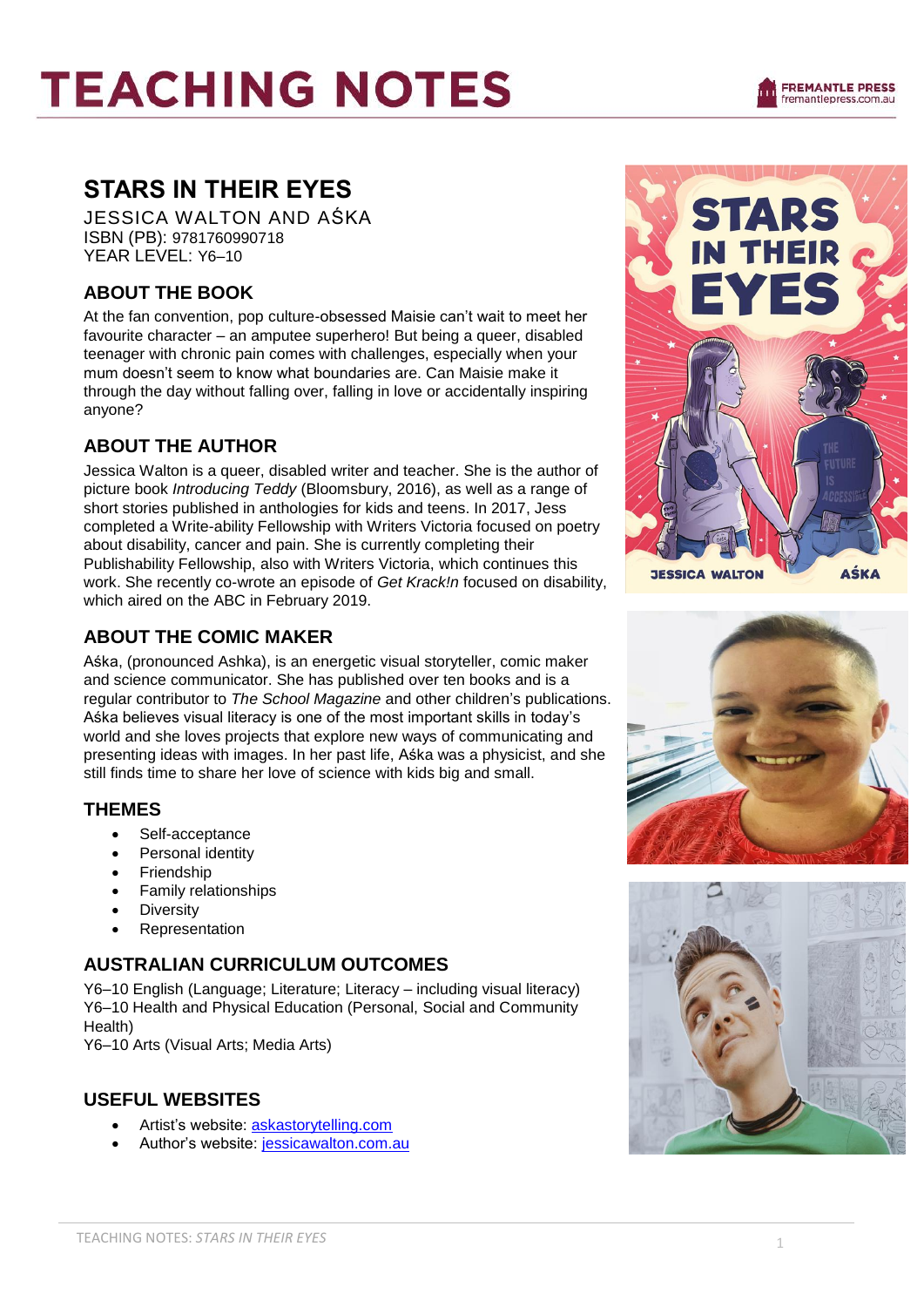

#### **CLASSROOM IDEAS**

NB: Words in bold are defined in the glossary.

#### **Discussion questions**

- 1. After reading the novel, what do you think is the meaning of the title? Remember, there can be more than one meaning.
- 2. Can you think of any other stories with diverse characters? Were these characters main or supporting characters?
- 3. Who is your favourite character in this story? Explain your choice.
- 4. What do Maisie and Ollie have in common? How are they different?
- 5. How would you describe the relationship between Maisie and Jo? Do you think they have a typical mother–daughter relationship? How do they show love to each other?
- 6. Maisie and Jo have family traditions that are important to them, such as always naming their cars. Does your family have any traditions that are special to you?
- 7. Why was Maisie upset when a lady called her 'inspirational' at the pool? What does Maisie's reaction suggest about the frequency of these types of interactions?
- 8. Do you know what the following abbreviations mean? Look them up online if you're not sure: fanfic, con, merch, ship, rep.
- 9. Do you know what the following terms mean? Look them up online if you're not sure.
	- bi/bisexual
	- queer
	- they/them pronouns
	- non-binary
	- LGBTQIA+
	- ally
	- outed, e.g. *you just outed me to a stranger*, (p. 80).
- 10. What strategies and tools does Maisie use to navigate and cope with a world that is not designed for, or accessible to, disabled young people?
- 11. Maisie says Luna's vulnerability makes her a better hero. Do you agree that heroes should have vulnerabilities?
- 12. Was this story resolved in the way you expected? How would you have liked the story to end?
- 13. What are three messages you think the creators of this book would like readers to understand?

#### **Health and Physical Education (Personal, Social and Community Health)**

- 1. Search online to discover what these terms and phrases mean:
	- ableism
	- inspiration porn
	- accessibility is not a perk
- 2. List some actions Maisie takes to protect her physical and mental health.
- 3. Maisie takes time to calm down by watching cat videos and reading in the quiet room when she experiences anxiety. What steps do you take to get into a better headspace when you feel overwhelmed or anxious?
- 4. On pages 26-27, Maisie talks about her experiences with childhood cancer, including the fact that the hospital she stayed at had meerkats! Australian hospitals now use a range of design elements that keep children entertained, reduce their distress, and make hospital visits a more positive experience, including animal enclosures, aquariums and interactive screens. Can you come up with any ideas that would improve your health and wellbeing and make hospital a more positive experience if you ended up needing to go there?
- 5. Maisie and Jo have a very strong bond, but their relationship is changing as Maisie gets older and wants more independence. Write a few sentences about this transition as a diary entry from Maisie's point of view, then a few sentences from Jo's point of view.
- 6. In what ways did the conference event and venue meet Maisie's health needs? In what ways did the event and venue not meet her needs?
- 7. The social model of disability is a way of thinking about disability that came out of the disability rights movement in the UK in the 1980s. The old medical model sees disability as a personal or individual problem of the body or mind, whereas the social model instead focuses on rights and access, and how to remove barriers disabled people face in society. Research the social model, then list some of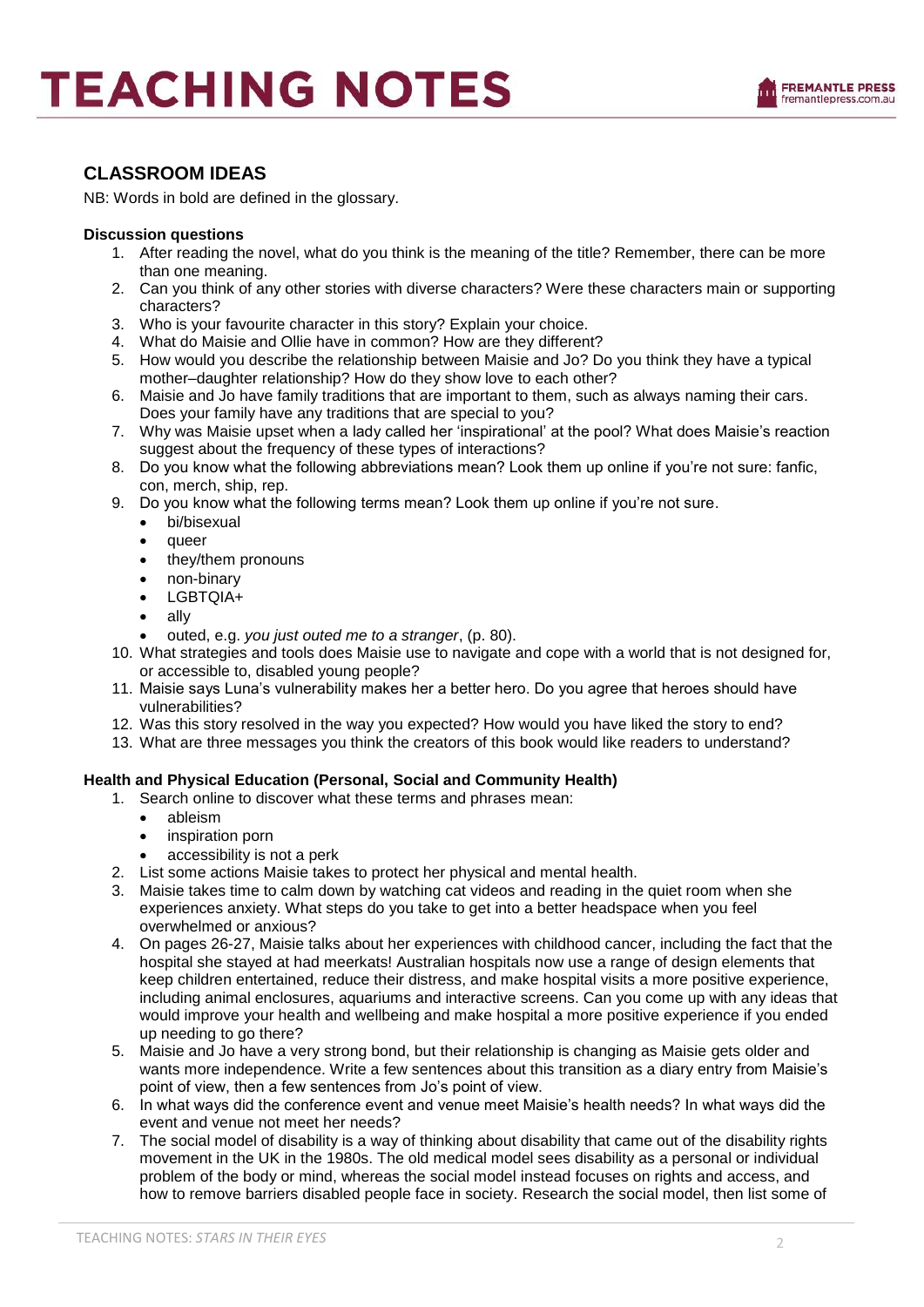the barriers to access that Maisie faces in this story. Remember that Maisie has multiple disabilities, including chronic pain and anxiety.

1. Maisie and Ollie attend a panel called 'Fantasy Queers' at the fan convention. They have a conversation on pages 150-151 about finding others like them and feeling less alone. Why do you think it's important for marginalised young people to find peers who share their experiences, and to feel connected to their communities?

#### **English (Language; Literature; Literacy – including visual literacy)**

- 1. What do you think will happen next? Extend the story with your own ideas.
- 2. Maisie and Ollie are going to try a long-distance relationship. Write an email or text message exchange between the pair. You could do it in a comic book format and include emojis (like on p. 135).
- 3. If Maisie and Ollie had been born much earlier in history, they might have agreed to communicate via mailed letters after the fan convention, instead of email or text message. What benefits do new forms of communication technology provide, and how has this technology changed the way that people communicate with each other over long distances?
- 4. Maisie and her mum communicate using text messages while they are apart at the fan convention. Explore the differences in the way they write these messages. Look at the way you and your classmates write text messages and compare them with a few similar text messages from an adult (with their permission). Are there any differences in tone, punctuation, vocabulary etc?
- 5. Maisie and Ollie enjoy creating fan fiction (fanfic). This involves writing or drawing your own story using characters or settings from another story. Choose your favourite characters from a book, movie, TV show or video game to write or illustrate a fanfic story about.
- 6. Write a story (with pictures if you wish) from a time you didn't feel that you fitted in. This could be set in school or some other social situation.
- 7. On p. 39, Maisie talks with her mum about the way that non-disabled people interact with her. They discuss the work of disability rights activist Stella Young. Watch [Stella Young's TED Talk 'I'm not your](https://www.ted.com/talks/stella_young_i_m_not_your_inspiration_thank_you_very_much/transcript?language=en)  [inspiration, thank you very much',](https://www.ted.com/talks/stella_young_i_m_not_your_inspiration_thank_you_very_much/transcript?language=en) then create the cards that Maisie could take with her to the pool to hand to people who call her inspiring.
- 8. Maisie wears a t-shirt with the phrase 'The Future Is Accessible' printed on it. This shirt exists in real life and was designed by disability activist and content creator Annie Elainey. Could the future really be accessible and, if so, what would need to change to make it so? Research accessibility and write a persuasive letter to your school, newspaper or local MP about an accessibility issue relevant to your school or neighbourhood.
- 9. *Stars in Their Eyes* is an #OwnVoices novel, because the author is bisexual and disabled, just like Maisie. Disabled writer Corinne Duyvis created the #OwnVoices hashtag in 2015 to highlight and celebrate books where the author from a marginalised or under-represented group shares an aspect of their identity with the protagonist/s of their book. Duyvis says, 'Society tends to favour privileged voices even regarding a situation they have zero experience with, and thus those are the authors that get published. All #OwnVoices does is centre the voices that matter most.' [\(www.corinneduyvis.net/ownvoices\)](http://www.corinneduyvis.net/ownvoices). List any other texts where you know the writer and protagonist/s share a marginalised or underrepresented identity.
- 10. Author Jessica Walton refers to herself as disabled in her biography at the back of the book. Read this [article by disabled activist and writer Jax Jacki Brown](http://www.dailylife.com.au/news-and-views/dl-opinion/saytheword-why-im-reclaiming-the-word-disabled-20160120-gma4uj.html) [\(http://www.dailylife.com.au/news-and](http://www.dailylife.com.au/news-and-views/dl-opinion/saytheword-why-im-reclaiming-the-word-disabled-20160120-gma4uj.html)[views/dl-opinion/saytheword-why-im-reclaiming-the-word-disabled-20160120-gma4uj.html\)](http://www.dailylife.com.au/news-and-views/dl-opinion/saytheword-why-im-reclaiming-the-word-disabled-20160120-gma4uj.html) and write a one-minute speech explaining the difference between person-first and identity-first language.
- 11. The first page (or two) after each title page is what's called an 'establishing shot'. Choose one establishing shot in the book and describe in words everything you see. Include the scene description, sounds, mood, any characters, their expressions, and any movement.
- 12. How is humour used in the book? Look at both: text and images. How does it change the way you perceive Maisie as a character and her daily struggles?
- 13. Look at pp. 34–35. Describe Maisie's feelings, as depicted on those pages. How are these contrasted by the events on page 36? (Look at the art and the visual elements, such as: **panel** shapes, sound effects and facial expressions.)
- 14. The artist, Aśka, created habitual gestures for Maisie and Ollie, to make their personalities more lifelike. See if you can spot these and explain what they tell us about each character. (Hint: follow the hands.)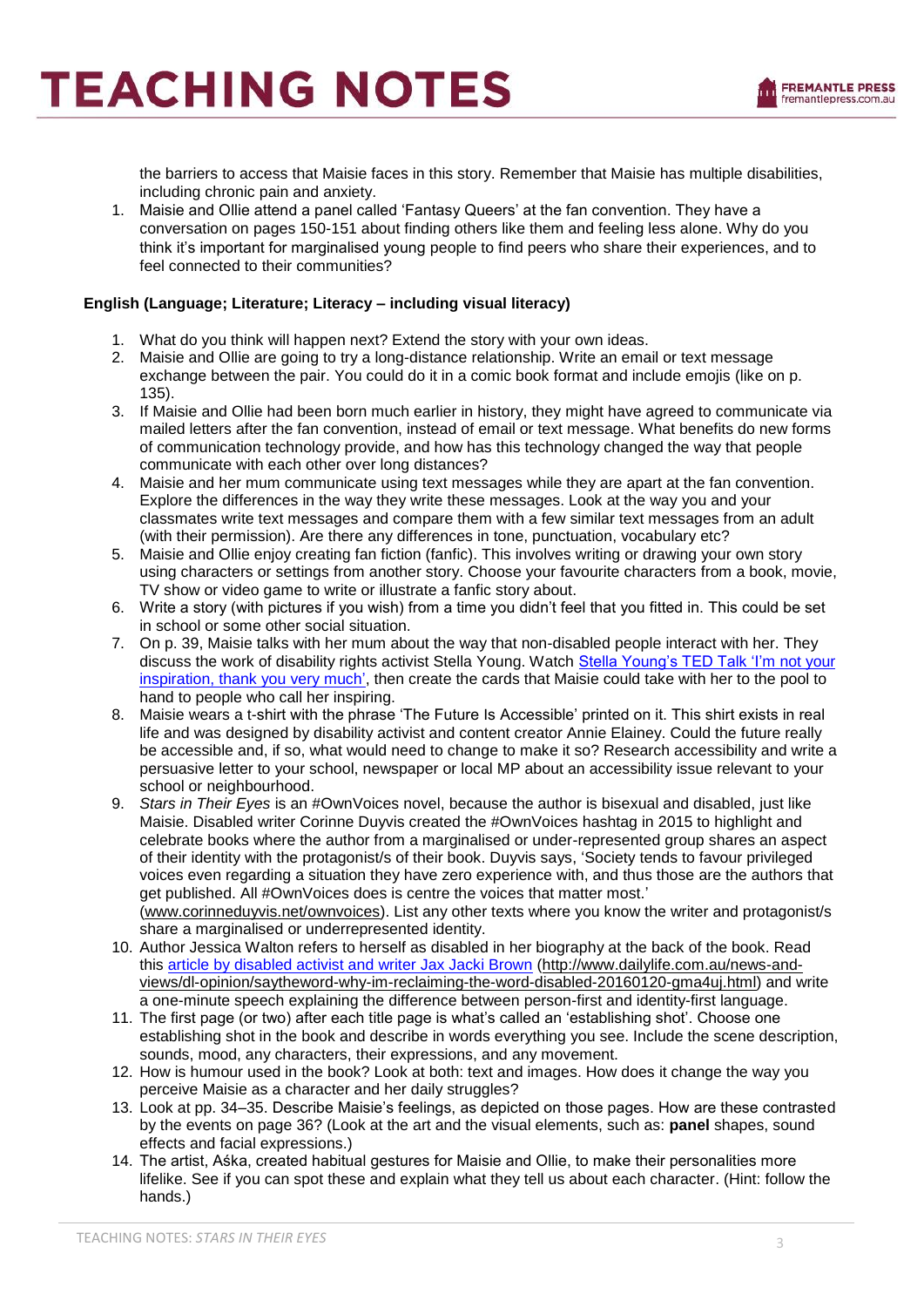

- 15. Look at the shapes/sizes of the **speech bubbles** and the size/thickness/font of the text. Find four different examples and discuss what they communicate. Find the only **narration box** used in the book and explain why it's necessary.
- 16. Aśka uses many different sized and shaped **panels** to tell the story, and sometimes no panels at all. Find two examples where these choices help us to understand the story and the passage of time better.
- 17. How is the speed of passage of time shown in the book? Find an example of time moving quickly in a scene and one of an event that takes a longer time, and explain how they work. (Hint: look at the sizes and number of **panels** on each page). Think about how long it takes you to absorb the information of each moment from the way it's drawn.
- 18. **Onomatopoeia**, **motion lines** and **emanata** are an important part of visual storytelling. Find five different examples of these in the book and explain their function. Then draw three emotions or situations using your own **emanata**.

#### **Media Arts**

- 1. Why do you think it is so important for teenagers like Maisie and Ollie to see themselves represented in the books, TV shows and movies they enjoy?
- 2. Why do you think it is important to Maisie that disabled characters are portrayed by disabled actors?
- 3. This story includes lots of pop-culture references. What do you think are the pros and cons of including references to other media in a story?
- 4. Make a list of the pop-culture references in this story that you understood, and any you didn't understand.
- 5. Create a poster or brochure for a fan convention that you would like to attend. Which characters/actors would attend? What topics would be discussed at the panels?

#### **Visual Arts**

- 1. How has Aśka used the following graphic-novel elements to help tell the story: symbols, point of view, body language, facial expression, dialogue (speech), flashbacks and fantasy scenes.
- 2. This novel combines images from flashbacks and fantasy with the main story. List some of the ways Aśka lets the reader know which scenes show flashbacks/fantasy.
- 3. It is important for Maisie and Ollie to see themselves in characters. Create a character that represents you. The character does not have to look like you, or even be a person, but should represent you in some way. Give them a catchy name that captures the aspect of you that they represent.
- 4. Design a badge like the ones Jo, Maisie and Ollie wear at the convention. If you want, your badge can include information about yourself.
- 5. Research the basic principles of composition, angles, point of view in photography. Tell a story using photos you take on your phone, either by digitally ordering the images or printing them out.
- 6. Fold an A4 piece of paper, to make an 8 page booklet. (See [https://www.youtube.com/watch?v=21qi9ZcQVto\)](https://www.youtube.com/watch?v=21qi9ZcQVto) Using the eight pages, make an illustrated journal of your day, from waking up to going to sleep. How can you keep it interesting? Is there an event you can retell in a humorous way? Are there any surprises? (If so, make sure you put them on an EVEN page, after the page-turn). Try to use one **splash-page** for something unexpected or funny.
- 7. Look at all of the chapter title pages together. What devices does the Aśka use to introduce each chapter? Why do you think there are no people featured in any of them?

#### **GLOSSARY**

**Emanata** – symbols drawn around a character to indicate their feelings, movements or sounds, such as sweat droplets, radial lines, grumpy clouds, jagged lines, trembing lines, etc.

**Motion lines** – lines showing movement in a stationary picture.

**Narration box** – text that is not spoken by any of the characters, but by a narrator.

**Onomatopoeia** – words that represent sounds by imitating them phonetically.

**Panel** – a box or bubble in which a single moment of time is drawn in a comic. Sequences of panels drawn on each page make up a story.

**Speech bubble** – a shape that contains speech or thoughts of characters. Often it has a tail pointing to the speaker.

**Splash Page** – one big panel or illustration across two pages of a comic, reserved for important moments.